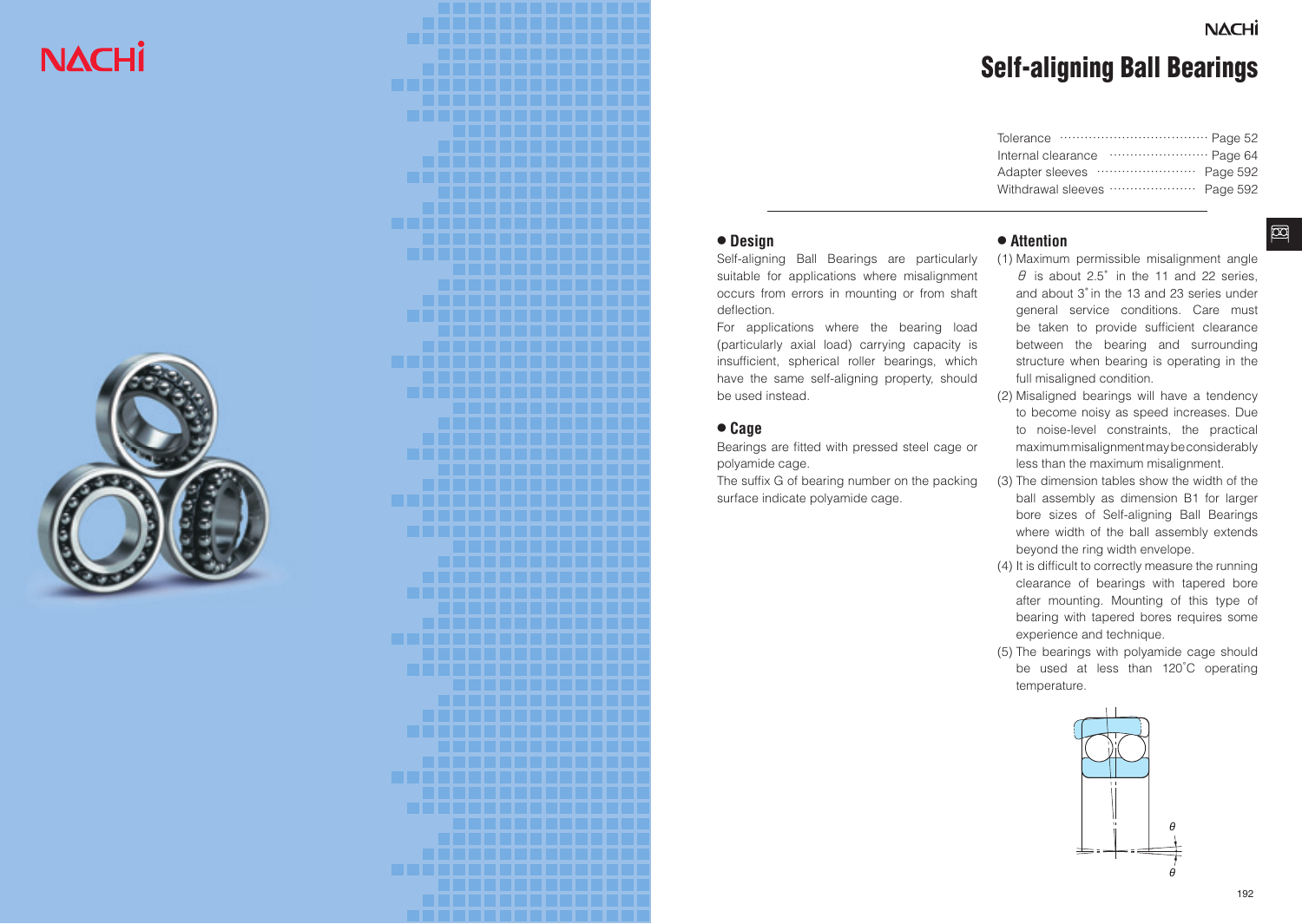$\boxtimes$ 

#### **● Mounting bearings with tapered bore**

Mounting bearings with a tapered bore requires some experience and technique. Bearings with tapered bore are always mounted with an interference fit on the shaft.

To measure the amount of interference fit on the shaft, the axial displacement of the inner ring or

the reduction of radial internal clearance due to the interference fit can be used. Generally, the measurement of reduction in radial internal clearance is a more reliable method than measurement of the axial displacement of the inner ring.

**Table 1. Mounting self-aligning ball bearings with tapered bore**



| <b>Bearing Bore</b><br><b>Diameter</b> | <b>Tightening</b><br>Angle |      | <b>Axial displacement</b><br>$s$ (mm) | <b>Mean residual clearance</b><br>after mounting bearings<br>with initial clearance |            |               |                |  |  |
|----------------------------------------|----------------------------|------|---------------------------------------|-------------------------------------------------------------------------------------|------------|---------------|----------------|--|--|
| d<br>(mm)                              | $\alpha$<br>(degree)       |      | <b>Bearings series</b>                |                                                                                     |            | <b>Normal</b> | C <sub>3</sub> |  |  |
|                                        |                            | 12K  | <b>13K</b><br>22K                     |                                                                                     | <b>23K</b> | $(\mu m)$     | $(\mu m)$      |  |  |
| 20                                     | 70                         | 0.22 | 0.23                                  |                                                                                     |            | 10            | 20             |  |  |
| 25                                     | 70                         | 0.22 | 0.23                                  | 0.22                                                                                | 0.23       | 10            | 20             |  |  |
| 30                                     | 70                         | 0.22 | 0.23                                  | 0.22                                                                                | 0.23       | 10            | 20             |  |  |
| 35                                     | 70                         | 0.30 | 0.30                                  | 0.30                                                                                | 0.30       | 10            | 20             |  |  |
| 40                                     | 70                         | 0.30 | 0.30                                  | 0.30                                                                                | 0.30       | 10            | 20<br>25       |  |  |
| 45                                     | 70                         | 0.31 | 0.34                                  | 0.31                                                                                | 0.33       | 15            |                |  |  |
| 50                                     | 70                         | 0.31 |                                       | 0.31                                                                                | 0.33       | 15            | 25             |  |  |
| 55                                     | 90                         | 0.40 | 0.41                                  | 0.39                                                                                | 0.40       | 15            | 30             |  |  |
| 60                                     | 90                         | 0.40 | 0.41                                  | 0.39                                                                                | 0.40       | 15            | 30             |  |  |
| 65                                     | 90                         | 0.40 | 0.41                                  | 0.39                                                                                | 0.40       | 15            | 30             |  |  |
| 75                                     | 120                        | 0.45 | 0.47                                  | 0.43                                                                                | 0.46       | 20            | 40             |  |  |
| 80                                     | 120                        | 0.45 | 0.47                                  | 0.43                                                                                | 0.46       | 20            | 40             |  |  |
| 85                                     | 120                        | 0.58 | 0.60                                  | 0.54                                                                                | 0.59       | 20            | 40             |  |  |
| 90                                     | 120                        | 0.58 | 0.60                                  | 0.54                                                                                | 0.59       | 20            | 40             |  |  |
| 95                                     | 120                        | 0.58 | 0.60                                  | 0.54                                                                                | 0.59       | 20            | 40             |  |  |
| 100                                    | 120                        | 0.58 | 0.60                                  | 0.54                                                                                | 0.59       | 20            | 40             |  |  |
| 105                                    | 120                        | 0.67 |                                       | 0.66                                                                                |            | 25            | 55             |  |  |
| 110                                    | 120                        | 0.67 | 0.70                                  | 0.66                                                                                | 0.69       | 25            | 55             |  |  |
| 120                                    | 120                        | 0.67 |                                       | -                                                                                   | -          | 25            | 55             |  |  |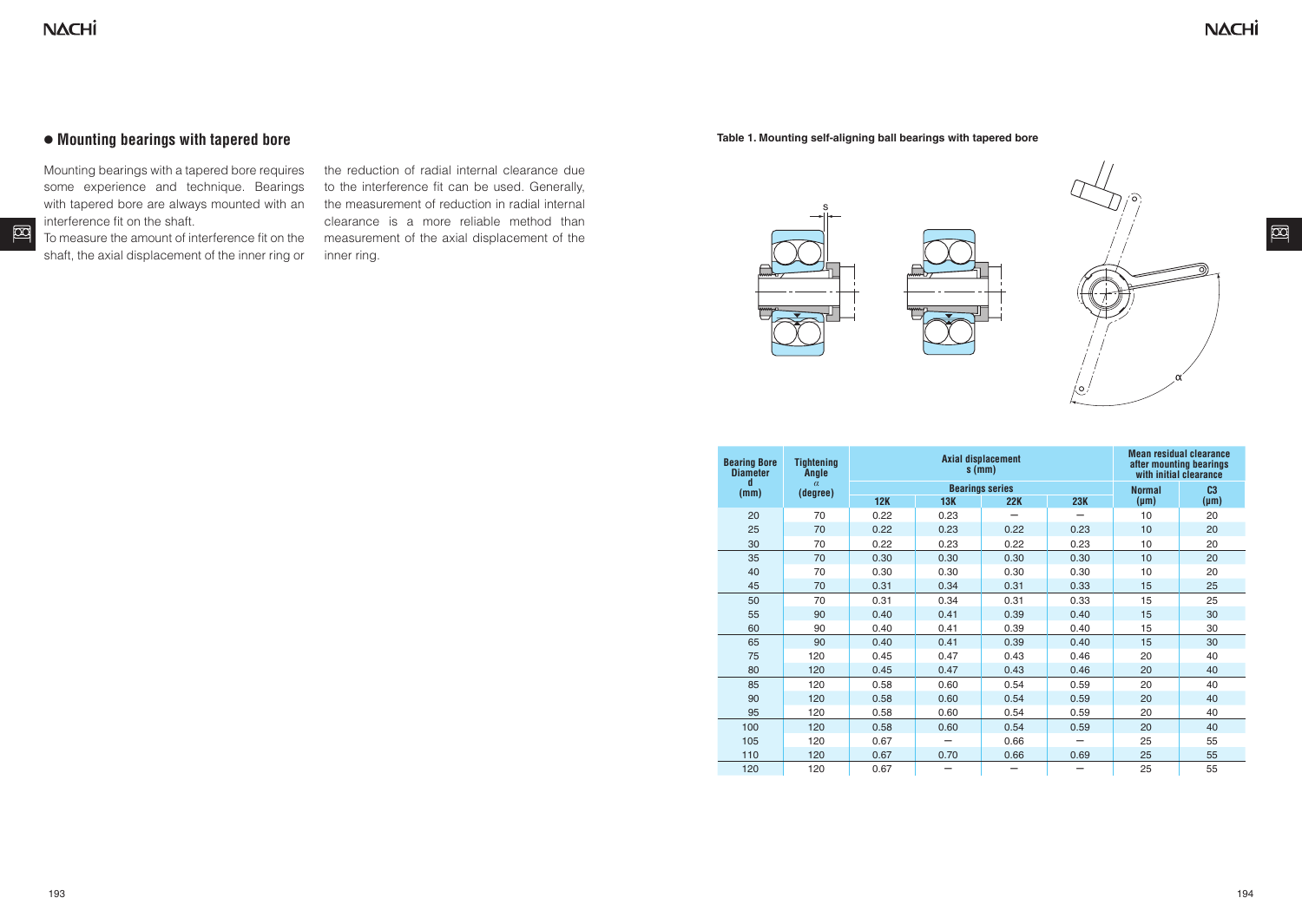### **NACHİ**

 $\boxed{2}$ 

### **■** Self-aligning Ball Bearings

Bore Diameter: 10~40mm







**■Dynamic equivalent radial load** Pr=XFr+YFa



**■Static equivalent radial load** Por=Fr+YoFa

Values of e, Y<sub>1</sub>, Y<sub>2</sub> and Y<sub>0</sub> from table.

回

| 1N=0.102kgf                     |    |    |                          |                |                     |                          |                                     |                                    |  |                        |                           |                |                          |                |                 |                                               |             |             |                          |                    |
|---------------------------------|----|----|--------------------------|----------------|---------------------|--------------------------|-------------------------------------|------------------------------------|--|------------------------|---------------------------|----------------|--------------------------|----------------|-----------------|-----------------------------------------------|-------------|-------------|--------------------------|--------------------|
| <b>Boundary dimensions (mm)</b> |    |    |                          |                |                     | <b>Bearing No.</b>       | <b>Basic dynamic</b><br>load rating | <b>Basic static</b><br>load rating |  | Limiting speed (min-1) |                           |                | <b>Axial load factor</b> |                | <b>Constant</b> | <b>Abutment and fillet</b><br>dimensions (mm) |             |             | Mass (kg)<br>(Reference) | <b>Bearing No.</b> |
| d                               | D. | B  | B <sub>1</sub>           | - r<br>(min)   | Cylindrical<br>bore | <b>Tapered bore</b>      | Cr(N)                               | Cor(N)                             |  | Grease<br>lubrication  | 0il<br><b>lubrication</b> | Y <sub>1</sub> | $Y_2$                    | Y <sub>0</sub> | e               | da<br>(min)                                   | Da<br>(max) | ra<br>(max) | Cylindrical<br>bore      |                    |
| 10                              | 30 | 9  | $\overline{\phantom{m}}$ | 0.6            | 1200                | $\qquad \qquad -$        | 5500                                | 1200                               |  | 23000                  | 28000                     | 1.92           | 2.97                     | 2.01           | 0.33            | 14                                            | 26          | 0.6         | 0.034                    | 1200               |
|                                 | 30 | 14 | $\overline{\phantom{m}}$ | 0.6            | 2200                | $\qquad \qquad -$        | 7400                                | 1600                               |  | 23000                  | 29000                     | 1.07           | 1.65                     | 1.12           | 0.59            | 14                                            | 26          | 0.6         | 0.047                    | 2200               |
|                                 | 32 | 10 | $\overline{\phantom{m}}$ | 0.6            | 1201                | $\qquad \qquad -$        | 5600                                | 1250                               |  | 21000                  | 26000                     | 1.89           | 2.93                     | 1.98           | 0.33            | 16                                            | 28          | 0.6         | 0.040                    | 1201               |
| 12                              | 32 | 14 | $\qquad \qquad -$        | 0.6            | 2201                | $\qquad \qquad -$        | 7650                                | 1750                               |  | 21000                  | 26000                     | 1.18           | 1.83                     | 1.24           | 0.53            | 16                                            | 28          | 0.6         | 0.053                    | 2201               |
|                                 | 37 | 12 | $\overline{\phantom{m}}$ | $\mathbf{1}$   | 1301                | $\overline{\phantom{m}}$ | 9400                                | 2150                               |  | 18000                  | 22000                     | 1.77           | 2.74                     | 1.86           | 0.36            | 17                                            | 32          | 1.0         | 0.067                    | 1301               |
|                                 | 37 | 17 | $\qquad \qquad -$        | $\mathbf{1}$   | 2301                | $\qquad \qquad -$        | 9700                                | 2300                               |  | 16000                  | 22000                     | 1.17           | 1.81                     | 1.23           | 0.54            | 17                                            | 32          | 1.0         | 0.095                    | 2301               |
|                                 | 35 | 11 | $\overline{\phantom{m}}$ | 0.6            | 1202                | $\overline{\phantom{m}}$ | 7450                                | 1750                               |  | 18000                  | 22000                     | 1.90           | 2.95                     | 2.00           | 0.33            | 19                                            | 31          | 0.6         | 0.049                    | 1202               |
| 15                              | 35 | 14 | $\qquad \qquad -$        | 0.6            | 2202                | $\qquad \qquad -$        | 7700                                | 1850                               |  | 18000                  | 22000                     | 1.27           | 1.97                     | 1.33           | 0.50            | 19                                            | 31          | 0.6         | 0.060                    | 2202               |
|                                 | 42 | 13 | $\overline{\phantom{m}}$ | $\mathbf{1}$   | 1302                | $\qquad \qquad -$        | 9550                                | 2300                               |  | 16000                  | 20000                     | 1.86           | 2.88                     | 1.95           | 0.34            | 20                                            | 37          | 1.0         | 0.094                    | 1302               |
|                                 | 42 | 17 | $-$                      | $\mathbf{1}$   | 2302                | $\overline{\phantom{0}}$ | 12100                               | 2900                               |  | 14000                  | 20000                     | 1.27           | 1.96                     | 1.33           | 0.50            | 20                                            | 37          | 1.0         | 0.114                    | 2302               |
|                                 | 40 | 12 | $\overline{\phantom{m}}$ | 0.6            | 1203                | $\qquad \qquad -$        | 7900                                | 2000                               |  | 16000                  | 20000                     | 2.03           | 3.14                     | 2.12           | 0.31            | 21                                            | 36          | 0.6         | 0.073                    | 1203               |
| 17                              | 40 | 16 | $\qquad \qquad -$        | 0.6            | 2203                | $\overline{\phantom{0}}$ | 9800                                | 2400                               |  | 16000                  | 20000                     | 1.27           | 1.96                     | 1.33           | 0.50            | 21                                            | 36          | 0.6         | 0.088                    | 2203               |
|                                 | 47 | 14 | $\overline{\phantom{m}}$ | $\overline{1}$ | 1303                | $\overline{\phantom{m}}$ | 12500                               | 3200                               |  | 14000                  | 17000                     | 1.92           | 2.97                     | 2.01           | 0.33            | 22                                            | 42          | 1.0         | 0.130                    | 1303               |
|                                 | 47 | 19 | $-$                      | $\mathbf{1}$   | 2303                | $\qquad \qquad -$        | 14500                               | 3600                               |  | 13000                  | 18000                     | 1.28           | 1.98                     | 1.34           | 0.49            | 22                                            | 42          | 1.0         | 0.158                    | 2303               |
|                                 | 47 | 14 | $\overline{\phantom{m}}$ | $\mathbf{1}$   | 1204                | 1204K                    | 9900                                | 2600                               |  | 14000                  | 17000                     | 2.16           | 3.35                     | 2.27           | 0.29            | 25                                            | 42          | 1.0         | 0.120                    | 1204               |
| 20                              | 47 | 18 | $\qquad \qquad -$        | $\mathbf{1}$   | 2204                | 2204K                    | 12600                               | 3300                               |  | 14000                  | 17000                     | 1.31           | 2.02                     | 1.37           | 0.48            | 25                                            | 42          | 1.0         | 0.140                    | 2204               |
|                                 | 52 | 15 | $\overline{\phantom{m}}$ | 1.1            | 1304                | 1304K                    | 12400                               | 3300                               |  | 13000                  | 15000                     | 2.12           | 3.28                     | 2.22           | 0.30            | 26.5                                          | 45.5        | 1.0         | 0.163                    | 1304               |
|                                 | 52 | 21 | $\qquad \qquad -$        | 1.1            | 2304                | 2304K                    | 18000                               | 4700                               |  | 11000                  | 15000                     | 1.29           | 2.00                     | 1.35           | 0.49            | 26.5                                          | 45.5        | 1.0         | 0.209                    | 2304               |
|                                 | 52 | 15 | $\overline{\phantom{m}}$ | $\mathbf{1}$   | 1205                | 1205K                    | 12100                               | 3300                               |  | 12000                  | 14000                     | 2.28           | 3.52                     | 2.39           | 0.28            | 30                                            | 47          | 1.0         | 0.141                    | 1205               |
| 25                              | 52 | 18 | $\qquad \qquad -$        | $\mathbf{1}$   | 2205                | 2205K                    | 12600                               | 3500                               |  | 12000                  | 15000                     | 1.58           | 2.45                     | 1.66           | 0.40            | 30 <sup>°</sup>                               | 47          | 1.0         | 0.163                    | 2205               |
|                                 | 62 | 17 | $\overline{\phantom{m}}$ | 1.1            | 1305                | 1305K                    | 18000                               | 5000                               |  | 9900                   | 12000                     | 2.31           | 3.57                     | 2.42           | 0.27            | 31.5                                          | 55.5        | 1.0         | 0.257                    | 1305               |
|                                 | 62 | 24 | $\qquad \qquad -$        | 1.1            | 2305                | 2305K                    | 24400                               | 6600                               |  | 9400                   | 13000                     | 1.36           | 2.10                     | 1.42           | 0.46            | 31.5                                          | 55.5        | 1.0         | 0.335                    | 2305               |
|                                 | 62 | 16 | $\overline{\phantom{m}}$ | $\mathbf{1}$   | 1206                | 1206K                    | 15600                               | 4650                               |  | 9900                   | 12000                     | 2.55           | 3.94                     | 2.67           | 0.25            | 35                                            | 57          | 1.0         | 0.220                    | 1206               |
| 30                              | 62 | 20 | $\qquad \qquad -$        | $\mathbf{1}$   | 2206                | 2206K                    | 15600                               | 4650                               |  | 10000                  | 12000                     | 1.79           | 2.77                     | 1.87           | 0.35            | 35                                            | 57          | 1.0         | 0.260                    | 2206               |
|                                 | 72 | 19 | $\overline{\phantom{m}}$ | 1.1            | 1306                | 1306K                    | 21300                               | 6300                               |  | 8700                   | 11000                     | 2.40           | 3.72                     | 2.52           | 0.26            | 36.5                                          | 65.5        | 1.0         | 0.387                    | 1306               |
|                                 | 72 | 27 | $\overline{\phantom{m}}$ | 1.1            | 2306                | 2306K                    | 31400                               | 8750                               |  | 8000                   | 11000                     | 1.44           | 2.23                     | 1.51           | 0.44            | 36.5                                          | 65.5        | 1.0         | 0.500                    | 2306               |
|                                 | 72 | 17 | $\overline{\phantom{m}}$ | 1.1            | 1207                | 1207K                    | 15800                               | 5100                               |  | 8500                   | 10000                     | 2.71           | 4.20                     | 2.84           | 0.23            | 41.5                                          | 65.5        | 1.0         | 0.323                    | 1207               |
| 35                              | 72 | 23 | $-$                      | 1.1            | 2207                | 2207K                    | 21600                               | 6600                               |  | 8500                   | 10000                     | 1.71           | 2.65                     | 1.79           | 0.37            | 41.5                                          | 65.5        | 1.0         | 0.403                    | 2207               |
|                                 | 80 | 21 | $\overline{\phantom{m}}$ | 1.5            | 1307                | 1307K                    | 25100                               | 7850                               |  | 7600                   | 9300                      | 2.48           | 3.84                     | 2.60           | 0.25            | 43                                            | 72          | 1.5         | 0.510                    | 1307               |
|                                 | 80 | 31 | $-$                      | 1.5            | 2307                | 2307K                    | 39400                               | 11300                              |  | 7100                   | 9800                      | 1.39           | 2.15                     | 1.46           | 0.45            | 43                                            | 72          | 1.5         | 0.675                    | 2307               |
|                                 | 80 | 18 | $\overline{\phantom{m}}$ | 1.1            | 1208                | 1208K                    | 19200                               | 6500                               |  | 7500                   | 9200                      | 2.83           | 4.38                     | 2.97           | 0.22            | 46.5                                          | 73.5        | 1.0         | 0.417                    | 1208               |
| 40                              | 80 | 23 | $-$                      | 1.1            | 2208                | 2208K                    | 22400                               | 7400                               |  | 7600                   | 9300                      | 1.92           | 2.96                     | 2.01           | 0.33            | 46.5                                          | 73.5        | 1.0         | 0.505                    | 2208               |
|                                 | 90 | 23 | $\overline{\phantom{m}}$ | 1.5            | 1308                | 1308K                    | 29500                               | 9700                               |  | 6900                   | 8400                      | 2.57           | 3.98                     | 2.69           | 0.25            | 48                                            | 82          | 1.5         | 0.715                    | 1308               |
|                                 | 90 | 33 | $\qquad \qquad -$        | 1.5            | 2308                | 2308K                    | 44900                               | 13500                              |  | 6200                   | 8600                      | 1.47           | 2.27                     | 1.54           | 0.43            | 48                                            | 82          | 1.5         | 0.925                    | 2308               |

Remarks: 1. Suffix K means with a tapered bore (1/12)<br>2. Dimension B1 is the width of the ball assembly extends beyond the ring width dimension.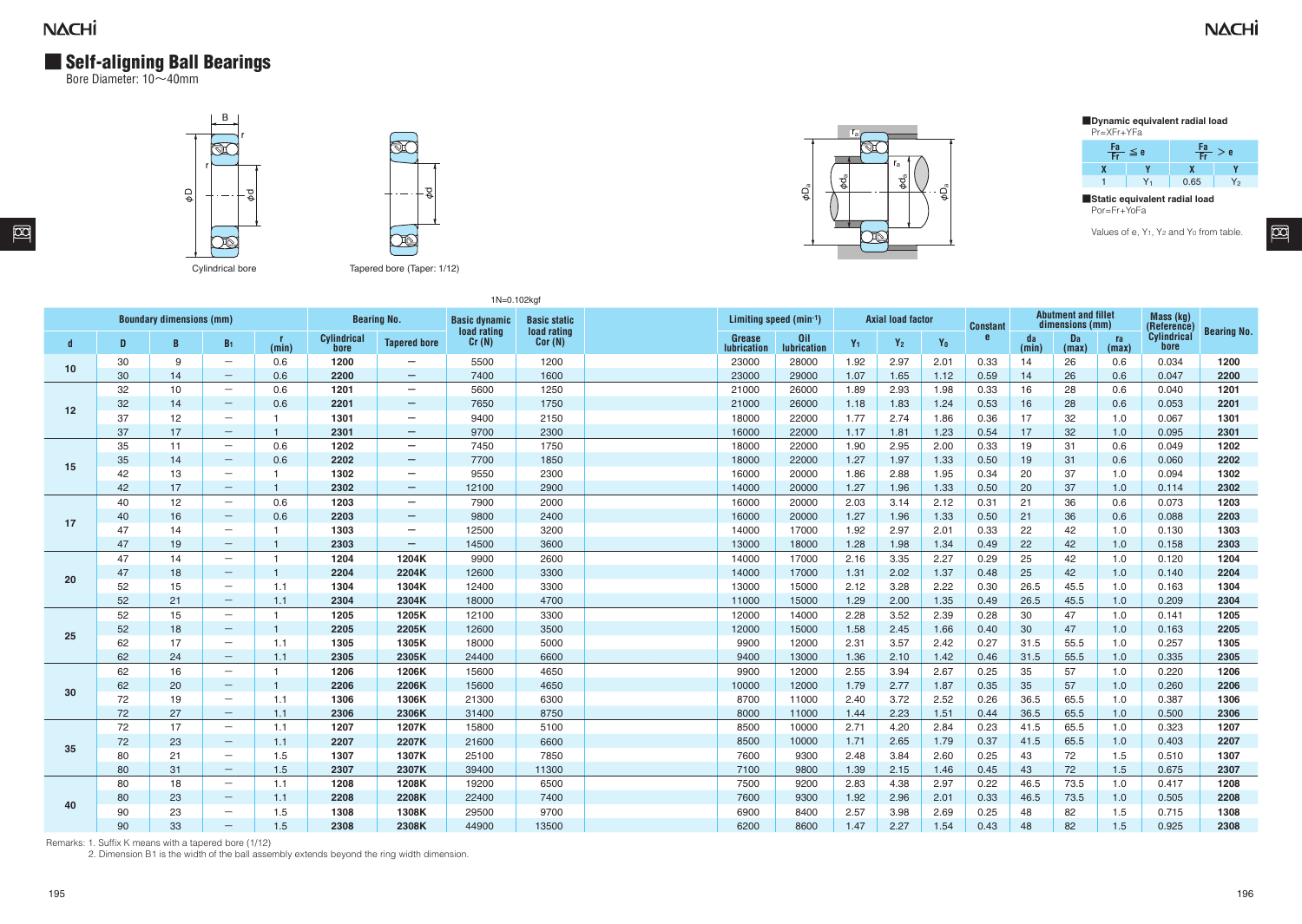#### **NACHI**

図

# **■** Self-aligning Ball Bearings

Bore Diameter: 45~80mm





1N=0.102kgf



3600 4900 1.82 2.82 1.91 0.35 81 139 2.0 4.23 **2314** 4300 5300 3.60 5.58 3.77 0.17 83 122 1.5 1.36 **1215** 4300 5300 2.49 3.85 2.61 0.25 83 122 1.5 1.62 **2215** 4000 4900 2.80 4.33 2.93 0.23 86 149 2.0 3.56 **1315** 3400 4600 1.86 2.88 1.95 0.34 86 149 2.0 5.13 **2315** 4000 4900 3.90 6.03 4.08 0.16 89 131 2.0 1.67 **1216** 4100 5000 2.42 3.75 2.54 0.26 89 131 2.0 2.01 **2216** 3500 4300 2.90 4.49 3.04 0.22 91 159 2.0 4.18 **1316** 3100 4300 1.87 2.90 1.96 0.34 91 159 2.0 6.10 **2316**

**■Dynamic equivalent radial load** Pr=XFr+YFa



**■Static equivalent radial load** Por=Fr+YoFa

Values of e, Y<sub>1</sub>, Y<sub>2</sub> and Y<sub>0</sub> from table.

 $\overline{\infty}$ 

|    |     | <b>Boundary dimensions (mm)</b> |                          |                | <b>Bearing No.</b>  |                          | <b>Basic dynamic</b><br><b>Basic static</b><br>load rating |        | Limiting speed $(min^{-1})$ |                           | <b>Axial load factor</b> |       |                | <b>Constant</b> |             | <b>Abutment and fillet</b><br>dimensions (mm) | Mass (kg)<br>(Reference<br>Cylindrical |       |                    |
|----|-----|---------------------------------|--------------------------|----------------|---------------------|--------------------------|------------------------------------------------------------|--------|-----------------------------|---------------------------|--------------------------|-------|----------------|-----------------|-------------|-----------------------------------------------|----------------------------------------|-------|--------------------|
| d  | D   | B                               | B <sub>1</sub>           | (min)          | Cylindrical<br>bore | <b>Tapered bore</b>      | load rating<br>Cr(N)                                       | Cor(N) | Grease<br>lubrication       | 0il<br><b>lubrication</b> | $Y_1$                    | $Y_2$ | Y <sub>0</sub> |                 | da<br>(min) | Da<br>(max)                                   | <b>ra</b><br>(max)                     | bore  | <b>Bearing No.</b> |
|    | 85  | 19                              | $\overline{\phantom{m}}$ | 1.1            | 1209                | 1209K                    | 21800                                                      | 7350   | 7000                        | 8500                      | 2.94                     | 4.56  | 3.09           | 0.21            | 51.5        | 78.5                                          | 1.0                                    | 0.465 | 1209               |
| 45 | 85  | 23                              | $\qquad \qquad -$        | 1.1            | 2209                | 2209K                    | 23300                                                      | 8150   | 7000                        | 8500                      | 2.09                     | 3.23  | 2.19           | 0.30            | 51.5        | 78.5                                          | 1.0                                    | 0.545 | 2209               |
|    | 100 | 25                              | $\overline{\phantom{m}}$ | 1.5            | 1309                | 1309K                    | 38100                                                      | 12700  | 6100                        | 7500                      | 2.56                     | 3.95  | 2.68           | 0.25            | 53          | 92                                            | 1.5                                    | 0.957 | 1309               |
|    | 100 | 36                              | $\qquad \qquad -$        | 1.5            | 2309                | 2309K                    | 54400                                                      | 16700  | 5600                        | 7700                      | 1.51                     | 2.33  | 1.58           | 0.42            | 53          | 92                                            | 1.5                                    | 1.23  | 2309               |
|    | 90  | 20                              | $\overline{\phantom{m}}$ | 1.1            | 1210                | 1210K                    | 22700                                                      | 8100   | 6500                        | 7900                      | 3.07                     | 4.76  | 3.22           | 0.21            | 56.5        | 83.5                                          | 1.0                                    | 0.525 | 1210               |
| 50 | 90  | 23                              | $\qquad \qquad -$        | 1.1            | 2210                | 2210K                    | 23300                                                      | 8500   | 6500                        | 7900                      | 2.33                     | 3.61  | 2.45           | 0.27            | 56.5        | 83.5                                          | 1.0                                    | 0.590 | 2210               |
|    | 110 | 27                              | $\overline{\phantom{m}}$ | $\overline{2}$ | 1310                | 1310K                    | 43400                                                      | 14100  | 5600                        | 6800                      | 2.70                     | 4.17  | 2.83           | 0.23            | 59          | 101                                           | 2.0                                    | 1.21  | 1310               |
|    | 110 | 40                              | $\qquad \qquad -$        | $\overline{2}$ | 2310                | 2310K                    | 64600                                                      | 20300  | 5100                        | 7000                      | 1.56                     | 2.41  | 1.63           | 0.40            | 59          | 101                                           | 2.0                                    | 1.64  | 2310               |
|    | 100 | 21                              | $\overline{\phantom{m}}$ | 1.5            | 1211                | 1211K                    | 26800                                                      | 10000  | 5800                        | 7100                      | 3.19                     | 4.94  | 3.34           | 0.20            | 63          | 92                                            | 1.5                                    | 0.705 | 1211               |
| 55 | 100 | 25                              | $\qquad \qquad -$        | 1.5            | 2211                | 2211K                    | 26800                                                      | 10000  | 5800                        | 7100                      | 2.35                     | 3.64  | 2.47           | 0.27            | 63          | 92                                            | 1.5                                    | 0.810 | 2211               |
|    | 120 | 29                              | $\overline{\phantom{m}}$ | $\overline{2}$ | 1311                | 1311K                    | 51300                                                      | 17900  | 5000                        | 6200                      | 2.70                     | 4.18  | 2.83           | 0.23            | 64          | 111                                           | 2.0                                    | 1.58  | 1311               |
|    | 120 | 43                              | $\overline{\phantom{m}}$ | $\overline{2}$ | 2311                | 2311K                    | 75300                                                      | 24000  | 4600                        | 6400                      | 1.53                     | 2.37  | 1.60           | 0.41            | 64          | 111                                           | 2.0                                    | 2.10  | 2311               |
|    | 110 | 22                              | $\overline{\phantom{m}}$ | 1.5            | 1212                | 1212K                    | 30200                                                      | 11500  | 5200                        | 6400                      | 3.37                     | 5.22  | 3.53           | 0.19            | 68          | 102                                           | 1.5                                    | 0.900 | 1212               |
| 60 | 110 | 28                              | $\qquad \qquad -$        | 1.5            | 2212                | 2212K                    | 34100                                                      | 12600  | 5300                        | 6500                      | 2.26                     | 3.49  | 2.36           | 0.28            | 68          | 102                                           | 1.5                                    | 1.09  | 2212               |
|    | 130 | 31                              | $\overline{\phantom{m}}$ | 2.1            | 1312                | 1312K                    | 57200                                                      | 20800  | 4500                        | 5500                      | 2.91                     | 4.50  | 3.05           | 0.22            | 71          | 119                                           | 2.0                                    | 1.96  | 1312               |
|    | 130 | 46                              | $\qquad \qquad -$        | 2.1            | 2312                | 2312K                    | 87200                                                      | 28300  | 4200                        | 5800                      | 1.62                     | 2.51  | 1.70           | 0.39            | 71          | 119                                           | 2.0                                    | 2.60  | 2312               |
|    | 120 | 23                              | $\overline{\phantom{m}}$ | 1.5            | 1213                | 1213K                    | 31000                                                      | 12500  | 4800                        | 5800                      | 3.67                     | 5.68  | 3.84           | 0.17            | 73          | 112                                           | 1.5                                    | 1.15  | 1213               |
| 65 | 120 | 31                              | $\qquad \qquad -$        | 1.5            | 2213                | 2213K                    | 43500                                                      | 16400  | 4900                        | 5900                      | 2.24                     | 3.47  | 2.35           | 0.28            | 73          | 112                                           | 1.5                                    | 1.46  | 2213               |
|    | 140 | 33                              | $\overline{\phantom{m}}$ | 2.1            | 1313                | 1313K                    | 61700                                                      | 22900  | 4300                        | 5200                      | 2.73                     | 4.23  | 2.86           | 0.23            | 76          | 129                                           | 2.0                                    | 2.45  | 1313               |
|    | 140 | 48                              | $\qquad \qquad -$        | 2.1            | 2313                | 2313K                    | 95800                                                      | 32500  | 3800                        | 5300                      | 1.66                     | 2.58  | 1.74           | 0.38            | 76          | 129                                           | 2.0                                    | 3.23  | 2313               |
|    | 125 | 24                              | $\overline{\phantom{m}}$ | 1.5            | 1214                | $\overline{\phantom{0}}$ | 34600                                                      | 13800  | 4600                        | 5700                      | 3.48                     | 5.38  | 3.64           | 0.18            | 78          | 117                                           | 1.5                                    | 1.26  | 1214               |
|    | 125 | 31                              | $\qquad \qquad -$        | 1.5            | 2214                | $\qquad \qquad -$        | 43900                                                      | 17100  | 4600                        | 5600                      | 2.42                     | 3.74  | 2.53           | 0.26            | 78          | 117                                           | 1.5                                    | 1.52  | 2214               |
| 70 | 150 | 35                              | $\overline{\phantom{m}}$ | 2.1            | 1314                | —                        | 74000                                                      | 27700  | 4000                        | 4900                      | 2.84                     | 4.40  | 2.98           | 0.22            | 81          | 139                                           | 2.0                                    | 2.99  | 1314               |

Remarks: 1. Suffix K means with a tapered bore (1/12)

2. Dimension B1 is the width of the ball assembly extends beyond the ring width dimension.

150 51 - 2.1 **2314 -** 89600 31700

130 25 - 1.5 **1215 1215K** 38800 15700 130 31 - 1.5 **2215 2215K** 44200 17800 160 37 - 2.1 **1315 1315K** 78900 29900 160 55 - 2.1 **2315 2315K** 103000 36800

140 26 - 2 **1216 1216K** 39800 17000 140 33 - 221**6 2216K** 49000 19900 170 39 - 2.1 **1316 1316K** 88100 33100 170 58 - 2.1 **2316 2316K** 129000 45700

**75**

**80**